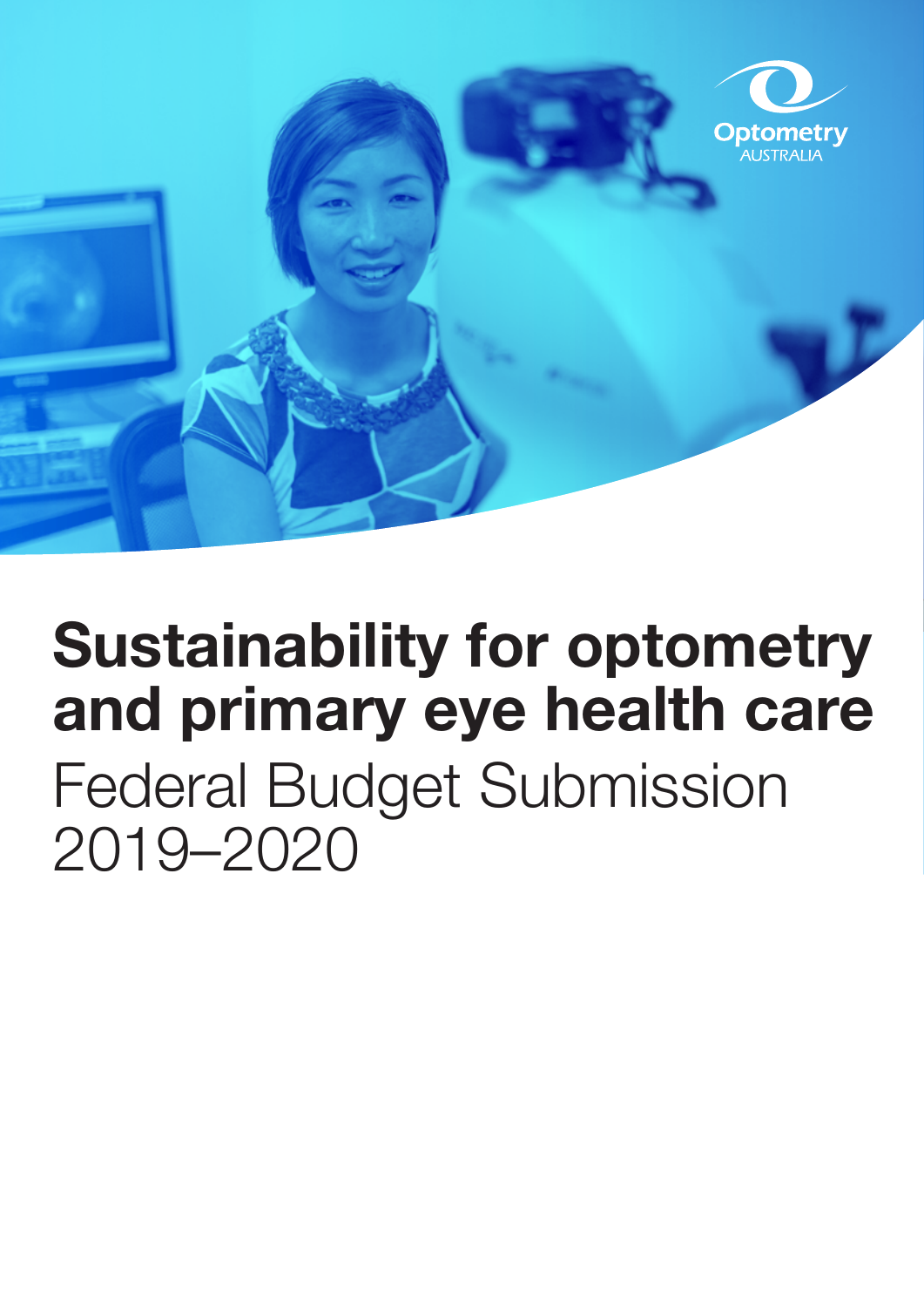**Optometry Australia is the national peak professional body for optometry, and represents over 80 per cent of optometrists registered to practice in Australia. Since 1918 we have united the sector to make Australia a world leader in vision and eye health services and patient care, and we continue to lead the profession of optometry, optometrists and community eye health.**

More Australians visit an optometrist than any other non-medical health professional; and with over 12 million Australians reporting a long-term eye condition – combined with an ageing population and an increasing prevalence of chronic disease – the need for timely and affordable access to primary eye care is vital for all Australians.

Our members play a crucial role in reducing the heavy social and economic cost of avoidable blindness and vision loss, and preventing or slowing the development of ocular and systemic conditions that reduce productivity and require costly specialist care.

### **Overview**

Optometry Australia welcomes the opportunity to detail sustainable and cost-effective measures to support comprehensive and timely access to primary eye care for all Australians.

With a prudent and relatively conservative investment, the Australian Government can generate a positive - and almost immediate - impact on the eye health of millions of Australians, while reducing the social and economic burden of vision impairment. Without action, these burdens will continue to place pressure on the health system and will impact substantially on productivity.

As the principal providers of primary eye health and vision care, optometrists play a key role in preventative care, early detection and treatment of eye and vision problems, and detection and referral of systemic conditions that affect the eye such as diabetes. The role of optometrists is critical to reducing the heavy social and economic costs of avoidable blindness and vision loss, and ocular and systemic conditions that can require costly specialist care.

Access to quality optometric care is a key component of an effective, efficient and sustainable eye care system and is an essential element in reducing the significant social and economic costs associated with preventable blindness and vision loss.

The measures outlined in this submission are vital to ensure access to quality eye care is maintained for all Australians, particularly for those who need it most.

Key steps towards these essential goals will be realised with an investment of \$11.56 million in 2019-2020.

### **Optometry Australia calls on the Australian Government to:**

| <b>Recommendation</b>                                                                                                                                                                                                                                                    | Cost                           |
|--------------------------------------------------------------------------------------------------------------------------------------------------------------------------------------------------------------------------------------------------------------------------|--------------------------------|
| Reinstate biennial Medicare<br>rebates for a comprehensive<br>initial examination for Australians<br>aged between 45 and 64<br>years, given the increased risk<br>of developing ocular disease<br>- most of which are more<br>effectively managed on early<br>detection. | \$9 million in<br>2019-2020    |
| Ensure access to sustainable<br>and timely outreach eye care<br>through expanding the Visiting<br>Optometrists Scheme (VOS).                                                                                                                                             | \$1.06 million in<br>2019-2020 |
| Support ongoing access<br>to sustainable eye care by<br>investing in applied research into<br>models to enhance integration<br>of optometric care into primary<br>care and facilitate collaboration<br>with tertiary eye care services.                                  | \$1.5 million in<br>2019-2020  |

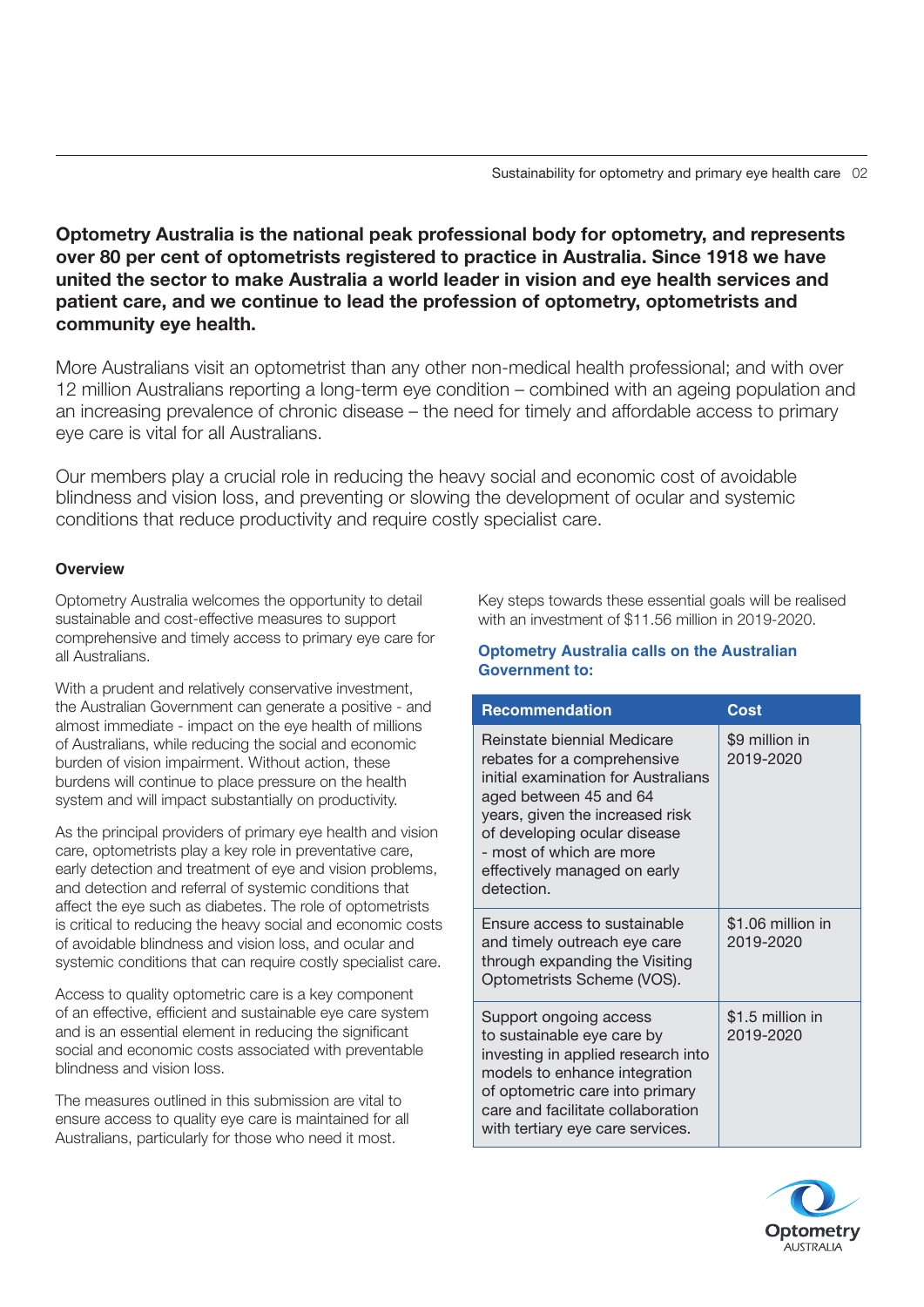### **Optometry and sustainable primary eye care**

More Australians visit an optometrist than any other non-medical health professional, with more than 5,400 optometrists providing over 9.4 million primary eye and vision care services in 2017-2018.

With over 12 million Australians reporting a long-term eye condition – combined with an ageing population and an increasing prevalence of chronic disease – investing in timely and affordable access to primary eye care is crucial. The National Eye Health Survey 2016, the first nationwide population-based survey, identified unmet need for eye care services in Australia. The survey found more than 450,000 Australians were living with uncorrected vision impairment or blindness, and that refractive error was the cause of almost two thirds of vision impairment for Australians, which in most cases, can be treated with prescription glasses.

The role of optometrists, however, extends well beyond diagnosis and management of refractive error. Optometrists have a sophisticated clinical skill set which includes, (but is not limited to):

- detection of various, often asymptomatic, ocular diseases associated with ageing including cataracts, macular degeneration, diabetic retinopathy and glaucoma
- detection and management of common acute eye complaints such as dry eye and conjunctivitis, often through eye drops
- management of emergency conditions such as removal of an ocular foreign body.

#### **Timely eye care for middle-aged Australians**

Optometry Australia recognises the recommendation of both the American Optometric Association and the Canadian Association of Optometrists, that adults between ages 45-64 have an eye examination every two years, regardless of whether they are experiencing obvious symptoms of eye or vision problems, as evidence-based population health policy.

Until 2015 all Australians were able to access a Medicare rebate for a comprehensive eye examination every two years. However, the 2014-2015 Budget extended the allowable time period to once every three years for

'asymptomatic' patients less than 65 years-of-age. There is no doubt that denying asymptomatic patients a Medicare rebate for regular two-yearly eye health examinations puts them at risk of preventable vision loss or blindness.

As undetected eye disease is relatively common in general populations, particularly in middle-aged and older people, regular eye examinations substantially reduce the incidence of visual impairment and blindness. Regular, comprehensive eye examinations enable the early detection of asymptomatic conditions such as diabetes-related vision loss, age-related macular degeneration, cataract and glaucoma; and offer a health promotion opportunity to address the lack of community understanding of insidious vision loss.

In 2009 there were 575,000 Australians over the age of 45 with some form of vision impairment or blindness. This is expected to increase to over 800,000 by 2020. Ninety per cent of vision impairment is avoidable or treatable and the rate of return on investment in primary eye health and vision care is significant.

#### **Recommendation**

Optometry Australia welcomes and is actively participating in the Medicare Benefits Schedule (MBS) Review, the analysis of services provided under the Optometrical Services Schedule. As part of this, we call on the Australian Government to reinstate biennial Medicare rebates for a comprehensive initial examination for Australians aged between 45 and 64, given the increased risk of developing ocular disease.

We estimate that this requires an additional annual investment of approximately \$9 million in 2019-2020\*.

#### **Sustainable and timely outreach eye care for those who need it**

Outreach funds play a vital role in supporting eye health professionals to deliver services to Aboriginal and Torres Strait Islander people across the nation. The Visiting Optometrists Scheme (VOS), established in 1975, supports optometrists to deliver outreach optometric services to locations and communities who do not have access to primary eye care services.

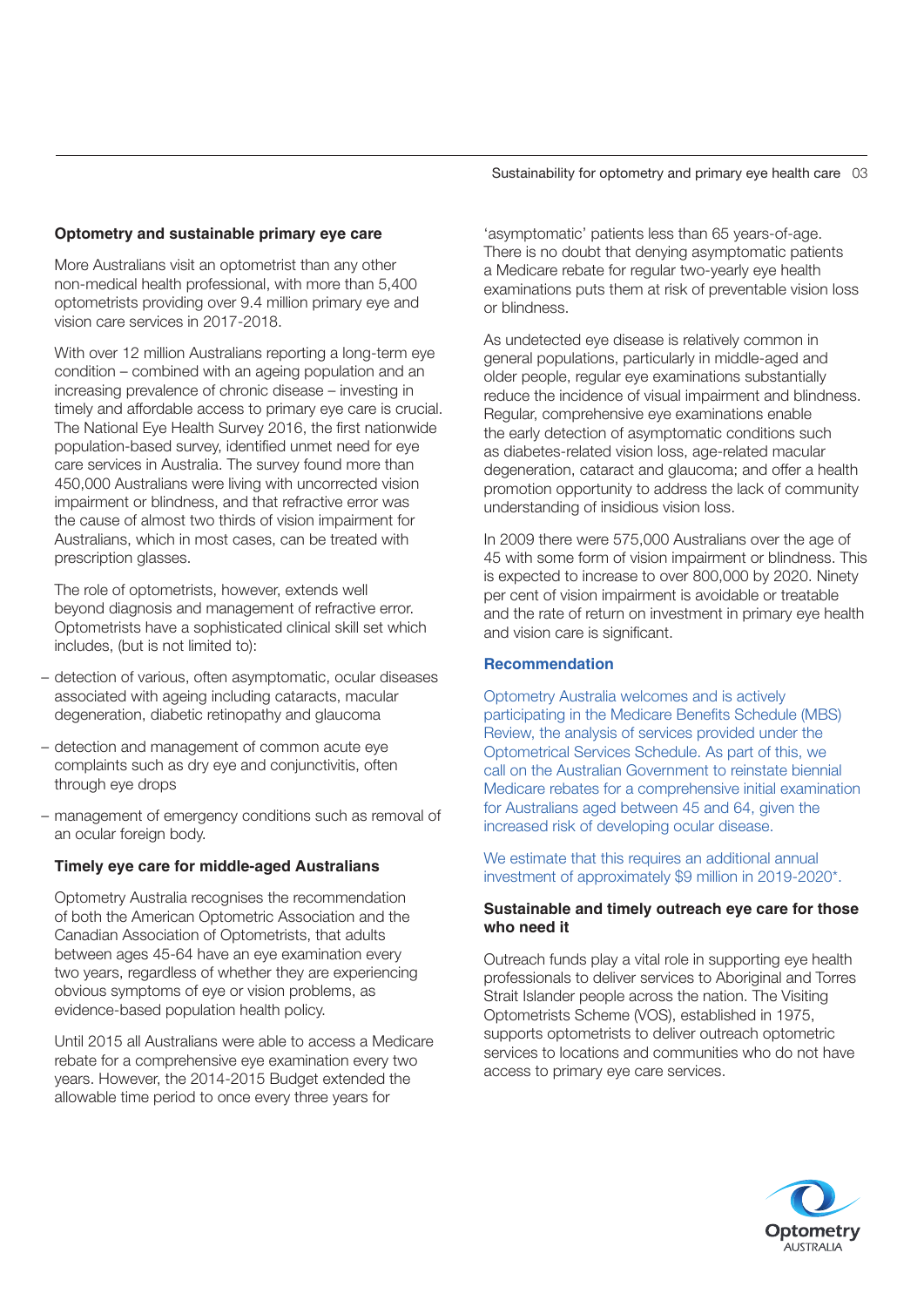Sustainability for optometry and primary eye health care 04

In 2009-2010, Optometry Australia strongly supported the expansion of the VOS to provide increased optometry services to Aboriginal and Torres Strait Islander people.

However, analysis of available data indicates that additional VOS-supported eye examinations per annum are needed and that the VOS funding pool must grow to achieve this.

To support the effective application of additional funds, continued collaboration between jurisdictional fund holders, eye sector stakeholders, and others involved in service planning and delivery will need to occur to ensure growth funds go to areas of greatest need.

 A review of outreach funding guidelines is needed to increase flexibility and tackle the existing barriers to effective local service provision. The review must focus on how the guidelines support functions that can optimise the use of visiting practitioner time. This would include local patient support and liaison roles to link practitioners with local primary health care services; and enabling knowledge and skills exchange between visiting and local care providers to enhance treatment effectiveness and build local capacity to support people's needs between visits.

Evidence also indicates that some metropolitan and urban fringe areas are also under-serviced, so embedding practical flexibility in the guidelines to increase access in these areas is required.

#### **Recommendation**

Optometry Australia calls on the Australian Government to ensure access to sustainable and timely outreach eye care through expanding the Visiting Optometrists Scheme (VOS).

This will require an additional estimated annual investment of \$1.06 million in 2019-2020, increasing to an additional \$4.7 million annually by 2023-2024.

### **Future-proofing the sustainability of primary eye care**

As part of Optometry Australia's leadership and to remain at the vanguard of change, we undertook the Optometry 2040 project in 2018. In partnership with futures studies experts, Optometry Australia widely consulted optometrists and other key sector stakeholders and influencers such as ophthalmologists and peak industry bodies. As a result, we have identifed a plausible and preferred future for optometry, optometrists, and community eye health and the pathway to get there.

Based on the trends shaping optometry and eye health, a preferred scenario for optometry in 2040 emerged. Optometry practices will undoubtedly need to adopt new funding and business strategies.

We anticipate the growth of 'partici-patients', supported by optometrists working in collaborative professionalpatient relationships. To facilitate this, optometry services will no longer be solely offered through face-to-face interaction, but instead facilitated by technology and available to consumers in a range of different ways. This includes virtual consultations and digital health monitoring via wearables. Increased collaboration with other clinicians is expected to be common and care models will be more diverse.

It is likely that the traditional retail arm of many optometry practices will no longer exist. The demand for purchasing prescription glasses will virtually disappear as a result of both an expanding digital marketplace and innovative clinical methods for addressing refractive error.

#### **Recommendation**

To support ongoing access to sustainable eye care, investment in applied research into models to enhance integration of optometric care into primary care and facilitate collaboration with tertiary eye care services is required.

Optometry Australia calls on the Australian Government to support two applied research projects to explore this modelling.

We estimate this requires a one-off investment of \$1.5 million in 2019-2020.